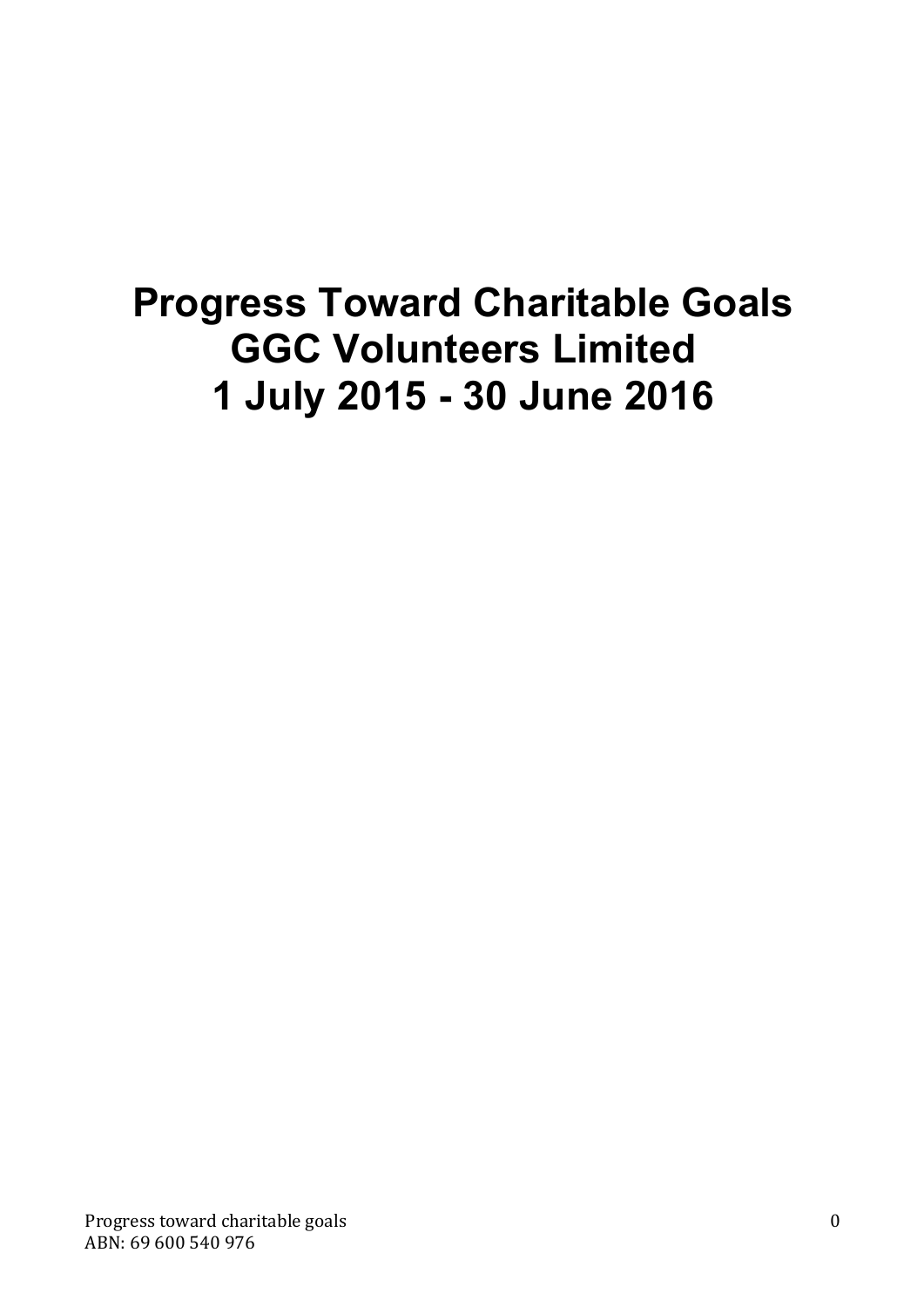# **Table of Contents**

# Table of Contents

| 3.0 |  |
|-----|--|
| 4.0 |  |
|     |  |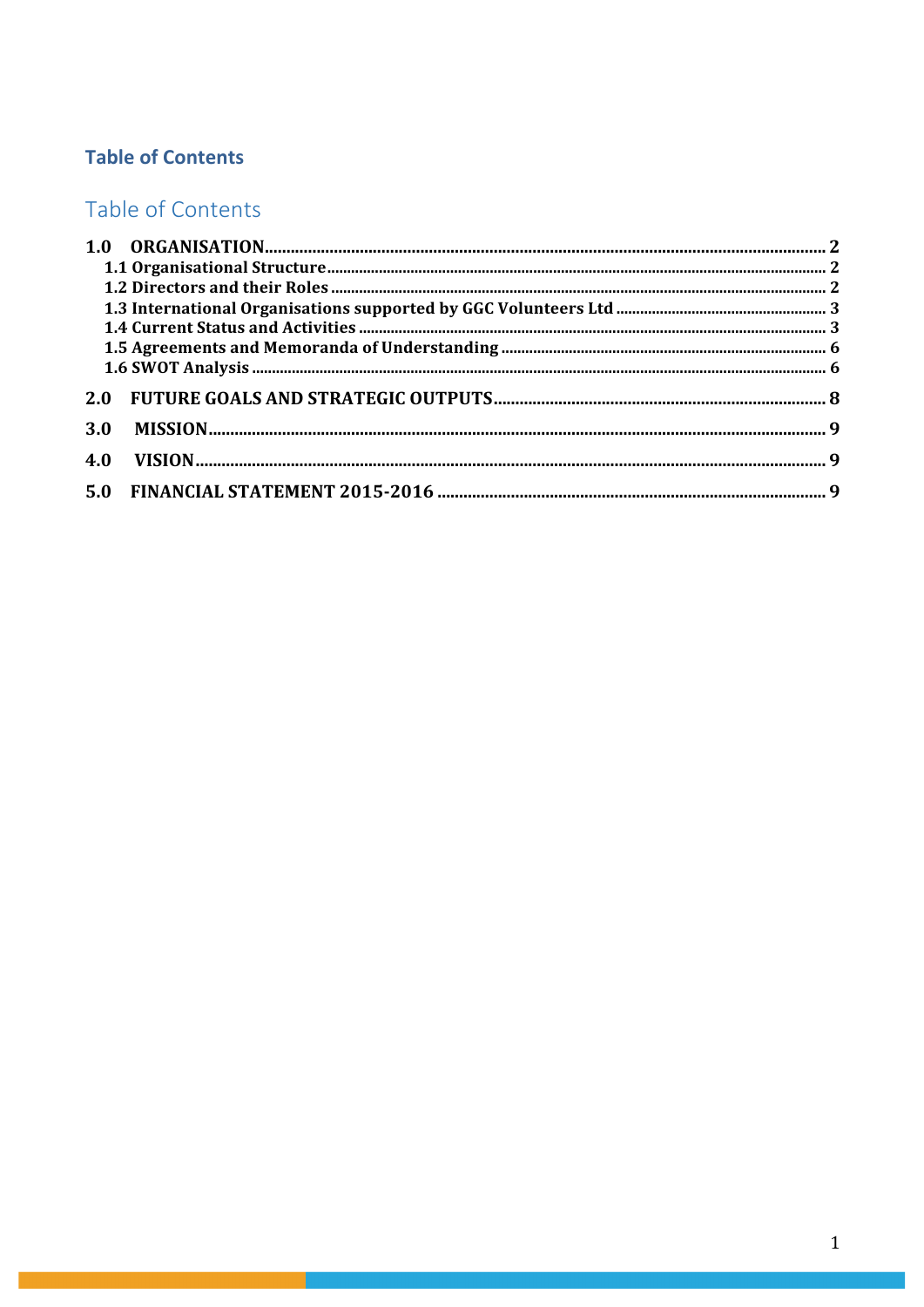# **1.0 ORGANISATION**

# **1.1 Organisational Structure**

GGC Volunteers Ltd (GGC) in the reporting period of 1 July 2015-30 June 2016, worked as a charity registered with the Australian Charities and Not-for-profits Commission. Public details related to our registration can be found at www.acnc.gov.au using the name GGC Volunteers Limited, and our ABN, 69600540976. The purpose of our charity is to advance the health, education and social or public welfare of beneficiaries of the program run by GGC Vietnam based in Da Nang, Vietnam.

GGC Vietnam (previously known as Care and Share Volunteers-CSV) is an entity separate from GGC Volunteers Ltd, and we maintain distinct organisational and financial structures including staffing, roles and responsibilities.

GGC markets for, and prepares suitable volunteers and University Student Placements to achieve the above charitable purpose of supporting children, families and communities within the GGC Vietnam program.

Volunteers are provided for the purpose of basic care, health and hygiene support, socialisation and education of able-bodied children, and to improve the health, hygiene, education and developmental abilities of children with a disability. They achieve this by assisting the Vietnamese Physiotherapist of GGC Vietnam, Mr Van Phuc Nguyen, and his staff.

GGC has applied for and been granted approval to operate in Vietnam by the People's Aid Organising Committee (PACCOM) of the Vietnamese Government, with whom we have a Memorandum of Understanding. GGC submits 6-monthly reports to PACCOM on our activities in support of GGC Vietnam.

# **1.2 Directors and their Roles**

#### Managing Director, Chairman and Public Officer: Sandra Gay Downes

Ms Downes is the primary contact between GGC and GGC Vietnam and runs the daily operations of GGC. These operations include marketing, administration, preparation and placement of university students and individual volunteers, and liaison between GGC and GGC Vietnam.

Ms Downes is a founding Director of GGC. She established the organisation to foster humanitarian aid by securing and posting volunteers to work on improving the health, education, social and physical wellbeing of children in Vietnam. At the same time GGC assists the development and sustainability of GGC Vietnam as a Vietnamese social entity.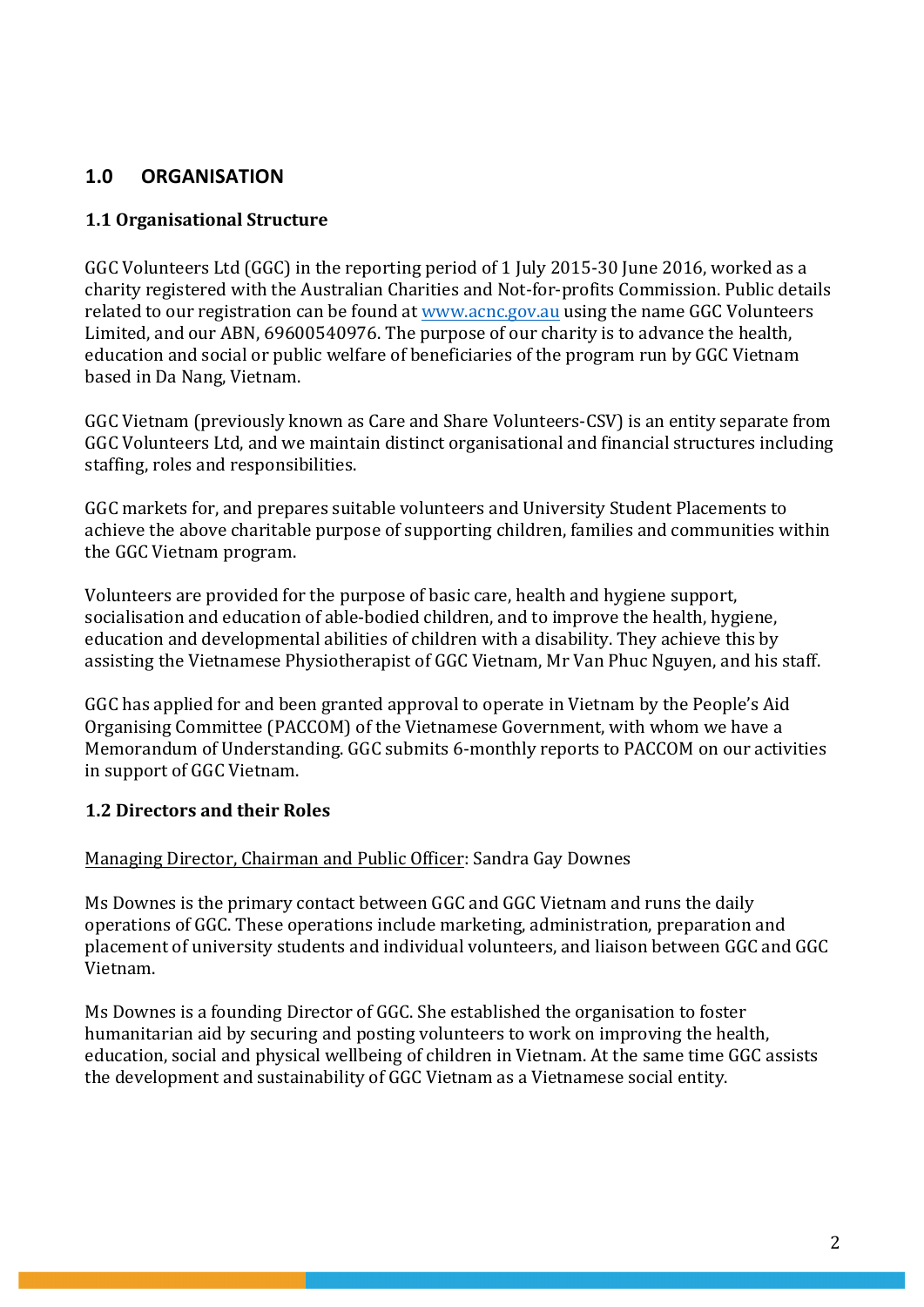# Director, Secretary: John Austin Quilty

Mr Quilty as company secretary assists in preparation for and running of GGC Board meetings, handles correspondence, and is the company representative for investigating and acquiring appropriate Insurance. As a long term volunteer, philanthropist and director of infrastructure projects in developing countries, Mr Quilty is an important source of knowledge and experience for the operation and functions of GGC.

#### Director: Adam Downes

Mr Downes is the marketing manager, responsible for website and Social Media updates as well as assisting with daily operations. He has volunteered in Vietnam on numerous occasions and is an expert on all aspects of GGC Vietnam operations from a volunteer perspective.

#### Director: Benita Mayze

Ms Mayze is the treasurer of GGC and acts as assistant to the Managing Director in the daily functions of GGC. As a special needs teacher, she acts as a consultant to the English program run by GGC Vietnam.

All Directors and Office Bearers work in a voluntary capacity.

# **1.3 International Organisations supported by GGC Volunteers Ltd**

GGC supports GGC Vietnam in the shared purpose of improving outcomes for children served by GGC Vietnam's several programs.

GGC Vietnam is a branch of The Association for the Support of Da Nang Handicapped and Orphans (DNA). GGC has a Memorandum of Understanding with DNA (see appendix 1, "Strategic and Business Plan GGC Volunteers Ltd 2015-2017"), which allows GGC to pursue its activities in conjunction with GGC Vietnam.

# **1.4 Current Status and Activities**

Please refer to "Strategic and Business Plan GGC Volunteers Ltd 2015-2017" for an overview of the history of GGC.

GGC remains an organisation focussed on supplying practical support, rather than acting as a fundraising body. It achieves its goals by preparing and providing volunteers and students to GGC Vietnam. Many volunteers and students do, however, donate funds directly to GGC Vietnam. These funds are not managed by GGC. From PACCOM's viewpoint however, and for their recording purposes, these donations are regarded as being provided under the auspices of GGC activities.

# Seed Grants

In the past year GGC has provided modest seed grants to GGC Vietnam to further our shared charitable purpose. We continue to support a Transport Program to bring impoverished children and their families to the Charity Clinic run by GGC Vietnam. This promotes access to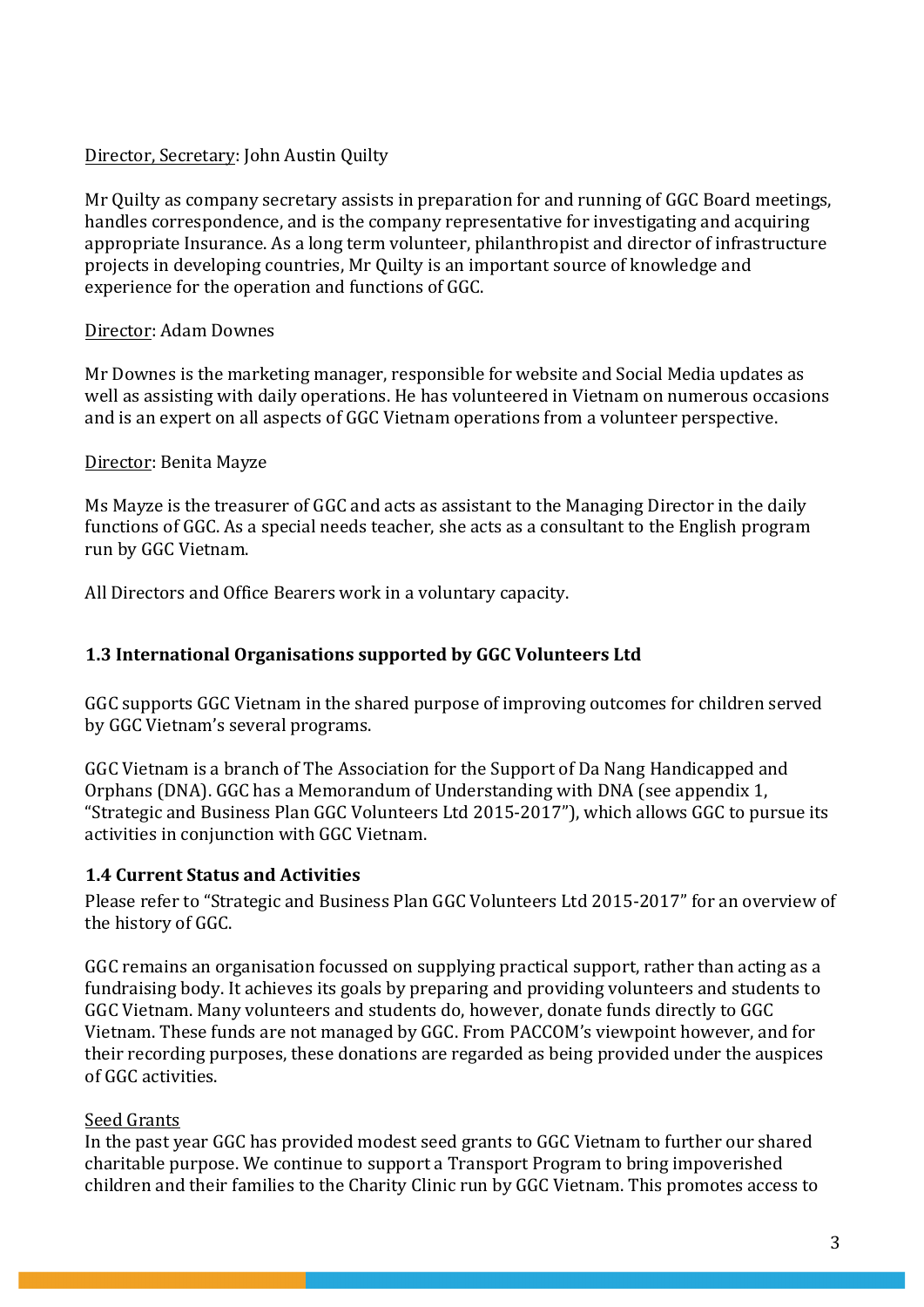care and therapy for the children, and education and support of the families. As will be discussed, the success of providing GGC Vietnam with multidisciplinary student and professional groups has exponentially expanded the benefits to the children and their families and so access is considered a vital issue.

The planning and commencement of an Equipment Loan pool from funding supplied through Australian donors has allowed the loan of equipment for disabled children, rather than families needing to rely on 'hand outs'. Families are then assisted in finding solutions to accessing very affordable equipment, or making it themselves. This program has the expectation that the families respect and acknowledge the needs of the child and actively work toward assisting them.

In 2016, a seed grant was supplied by GGC to support Hoa Bac, an impoverished community north of Da Nang. The surrounding community, in recognition of the needs of impoverished children from mountainous areas travelling long distances to school, implemented a nutrition program to support the learning abilities of the children. GGC funding, in support of this health and education initiative devised by the community, will refurbish an area in the local school that can be used to supply the meals in an hygienic way, in a dining facility. This facility can also be used as a rest area for those children who live long distances away.

#### Roles and Responsibilities

GGC continues to maintain a database of all volunteers and students, and collects and collates required documentation to investigate the suitability of prospective applicants-including a current police check, curriculum vitae, current passport and mandatory travel insurance. All volunteer preparation is performed electronically, with some University groups receiving a face-to-face preparation session.

GGC Vietnam remains responsible for providing all staffing and services in Vietnam for the care, safety and support of the volunteers and students.

# Philosophy

GGC continues to be opposed to "volunteer tourism" and will not accept volunteers who want to come simply to play with children or to visit only briefly. Social and behavioural disruption to children can flow from short stay volunteers who do not have sufficient time to settle in and work effectively. GGC therefore requires a minimum volunteer commitment of two weeks, with preference for longer stays.

#### Program Schedule provided by GGC Vietnam

Student Placements have continued to expand in this year, with fewer individual volunteers due to a purposeful decision that Student Groups are best placed to help GGC and GGC Vietnam meet their charitable purpose. Small numbers of individual volunteers are accepted, with a preference for those with a background likely to prove most beneficial to the program, for example, nurses or speech therapists, or known past volunteers who have demonstrated a sound work ethic.

Sites serviced by GGC Vietnam include the following:

• Red Cross Baby Orphanage, Da Nang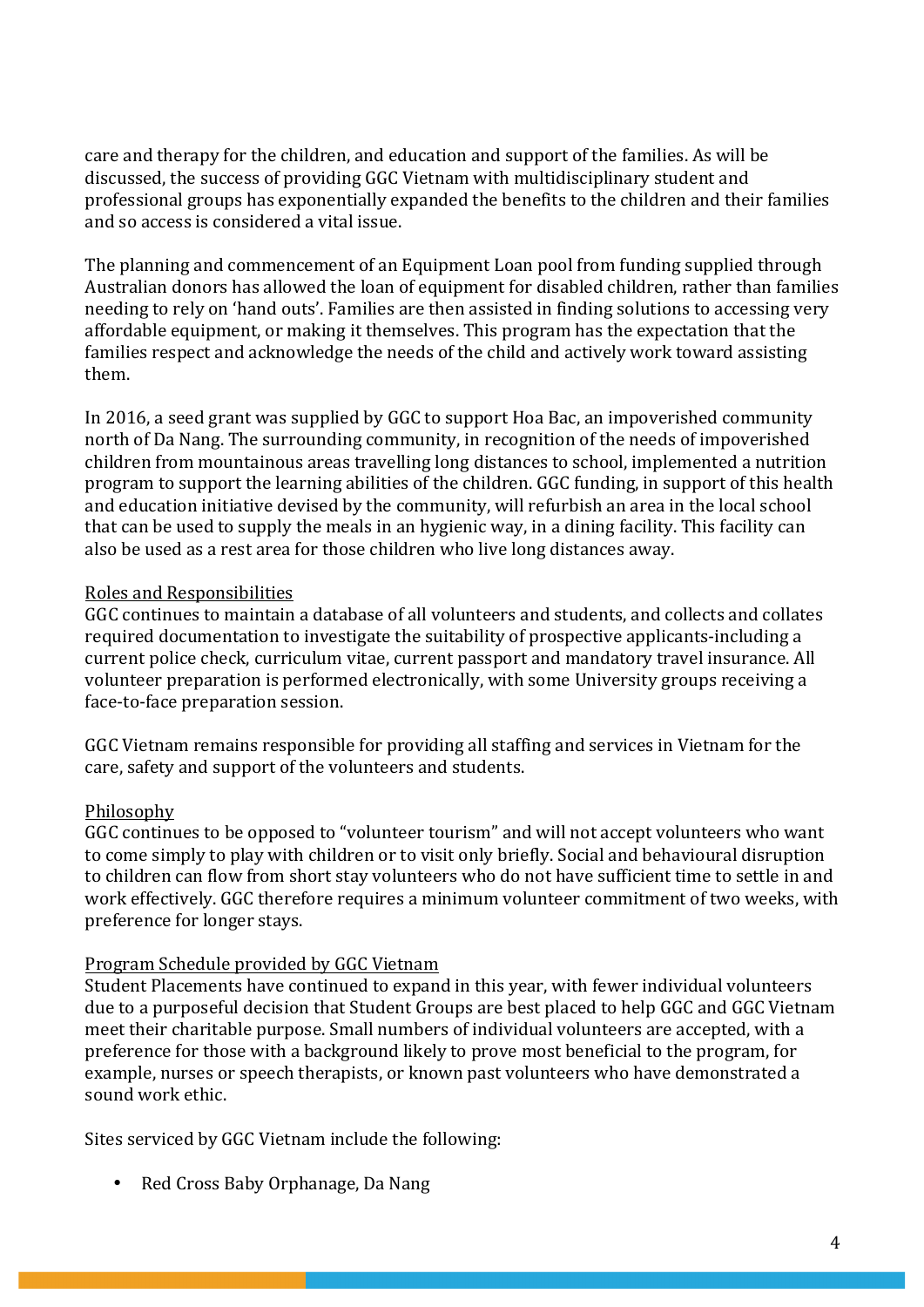- Da Nang Baby Orphanage
- GGC Vietnam Charity Clinic, Da Nang
- Autism Clinic, Da Nang
- Village of Hope, Da Nang
- Social Support Centre, Da Nang (on occasion)

Student Clinical Placements additionally visit

- Phu Ninh Rehabilitation Centre, Phu Ninh
- Dioxin Centre, Tam Ky
- Children's Hope in Action, Hoi An.

# University Groups

Universities that sent students on Student Clinical Placements to Vietnam from July 2015-June 2016 include the following:

- Australian Catholic University-six students plus educator (physiotherapy school- with support in Vietnam from a trained occupational therapist and a special needs teacher)
- James Cook University-five students plus educator (physiotherapy school)
- University of South Australia- five students plus educator (physiotherapy school)
- Australian Catholic University six students plus educator (occupational therapy school)

Each University group has completed a five-week placement.

This represents 22 students and four educators in total, and full occupancy of the house (where one group is deemed to be full occupancy) for 20 weeks of this year.

Universities booked from July 2016-June 2017 (numbers of students may vary)

- James Cook University-seven students plus educator (physiotherapy school)
- University of South Australia- five students plus educator (physiotherapy school)
- Australian Catholic University six students plus educator (occupational therapy school)
- Bond University-six students plus educator (physiotherapy school)
- Melbourne University-four students, plus two individuals-one speech therapist (Doctor of Physiotherapy Global Elective Placement) - 3 weeks
- La Trobe University-sixteen students (physiotherapy, speech therapy). Recipients of New Colombo Plan Government funding -2 groups, 2 week placement each group.
- Australian Catholic University-six students plus educator (physiotherapy school)
- Australian Catholic University-three-six students plus educator (Occupational therapy school, 7 weeks)
- Australian Catholic University six students plus educator (occupational therapy school, 5 week placement)

This represents 61-64 students, eight educators, and full occupancy of the house for 44 weeks per year.

# New Colombo Plan Funding

Currently, one University, La Trobe Melbourne, has successfully applied for New Colombo Plan funding. In January 2017, their first placement of sixteen students commences. Funding allows for twenty further students in 2018, and twenty-four students in 2019. These groups must be gender, school and background diverse.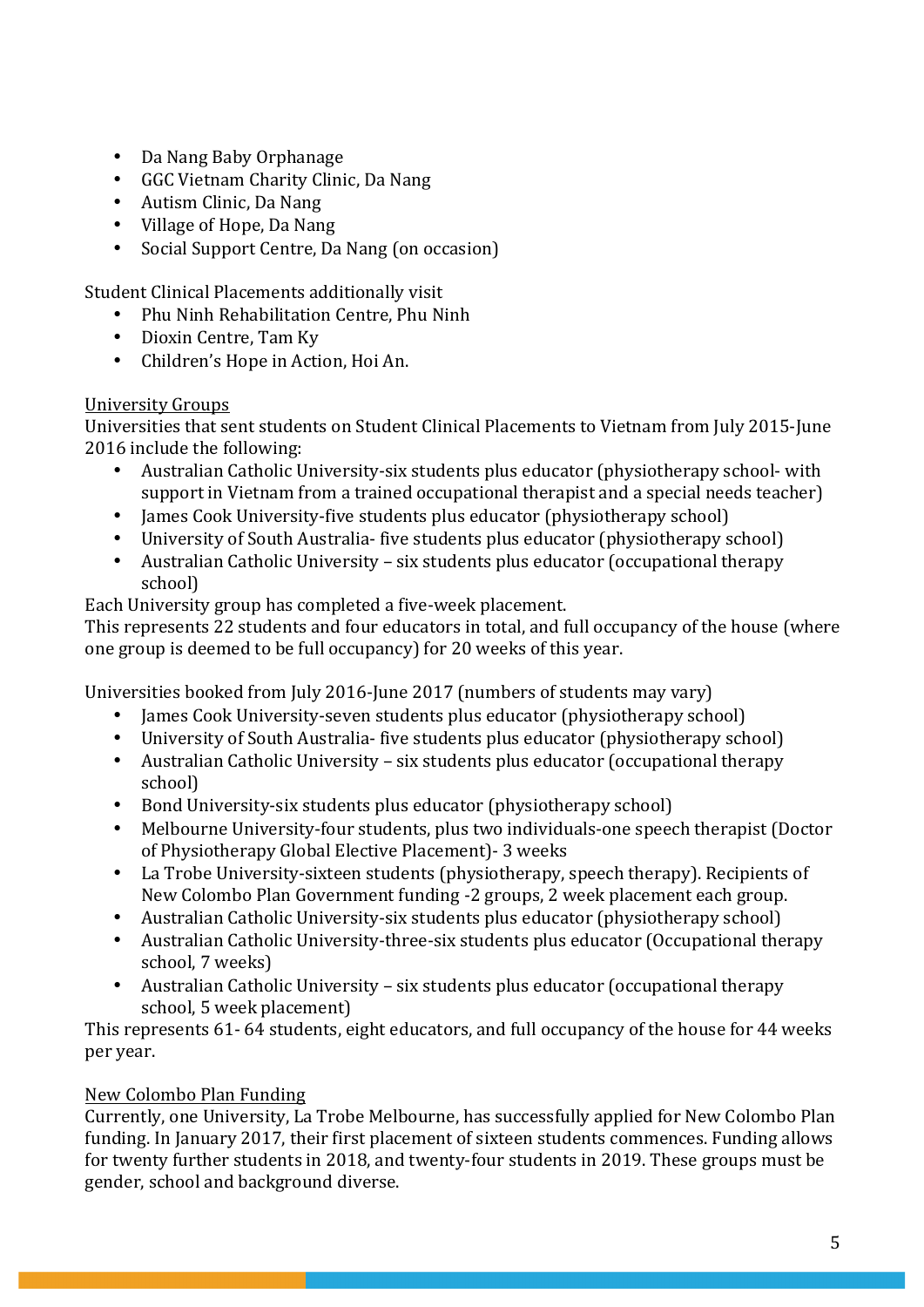# Individual Volunteers June 2015-June 2016

The number of individual volunteers who commenced their volunteer posting within this period is twenty-two. This number includes visits to work as a volunteer from two directors of GGC, and support and assessment of student groups by University representatives and educators. 

## 1.5 **Agreements and Memoranda of Understanding**

GGC currently operates under the following agreements and MOUs:

- MOU with PACCOM-VUFU supporting our role in Vietnam.
- An MOU with DNA in Vietnam recognising our shared purpose (see Strategic and Business Plan, Appendix I)
- Agreements with the Physiotherapy Schools of the Australian Catholic University, the University of South Australia, and James Cook University, Bond University and La Trobe and the Occupational Therapy School of Australian Catholic University.
- As a service provider through the use of GGC volunteers and students, an integral part of agreement between GGC Vietnam and Dioxin Centre (not a signatory).

# **1.6 SWOT Analysis**

The following table is an excerpt from "Strategic and Business Plan GGC Volunteers Ltd 2015-2017. Italic print denotes updated status for the reporting period.

| <b>Strengths</b>                                                                                                                                                                                                                 | <b>Opportunities</b>                                                                                                                                                                                                                                                                   |                                                                                                                                   |
|----------------------------------------------------------------------------------------------------------------------------------------------------------------------------------------------------------------------------------|----------------------------------------------------------------------------------------------------------------------------------------------------------------------------------------------------------------------------------------------------------------------------------------|-----------------------------------------------------------------------------------------------------------------------------------|
| Committed Directors with depth of personal<br>experience in international volunteering.                                                                                                                                          | Strengthen existing university partnerships<br>and seek new university partnerships that will                                                                                                                                                                                          |                                                                                                                                   |
| The Chairman is a qualified Physiotherapist<br>with wide ranging contacts in academic and<br>professional communities that facilitates<br>finding and securing appropriately trained<br>volunteers to work on overseas projects. | provide ongoing supply of suitably trained<br>volunteers. All groups have re-booked<br>immediately, and marketing success has led to<br>months where GGC Vietnam is able to accept<br>two groups at once from different<br>Universities/schools, supporting our trans and              |                                                                                                                                   |
| Clear and well documented procedures for<br>securing, preparing, posting and managing<br>volunteers.                                                                                                                             | multidisciplinary goals. The following year has<br>only a few months where a University presence<br>is not working within the program.                                                                                                                                                 |                                                                                                                                   |
| Simple and competent accounting system,<br>which allows easy, transparent and<br>continuing tracking of income, expenditure,<br>assets and liabilities.                                                                          | Encourage volunteers to donate privately<br>towards needs of projects on which they work<br>with GGC Vietnam.                                                                                                                                                                          |                                                                                                                                   |
| Competitive fee structure such that does not<br>discourage genuine volunteers.<br>Three years of successful Student Placements<br>have led to word of mouth marketing and<br>increased uptake from further Universities.         | Financial support for worthy projects such as<br>GGC Vietnam charity clinics with any surplus<br>funds generated by operations. See 1.4 Current<br><b>Status and activities, Seed Grants.</b><br>Possible expansion of programs in Vietnam<br>beyond current focus on basic childcare, |                                                                                                                                   |
|                                                                                                                                                                                                                                  |                                                                                                                                                                                                                                                                                        | Program and charitable purpose supports<br>goals of New Colombo Plan funding, making<br>the Placement more attractive for further |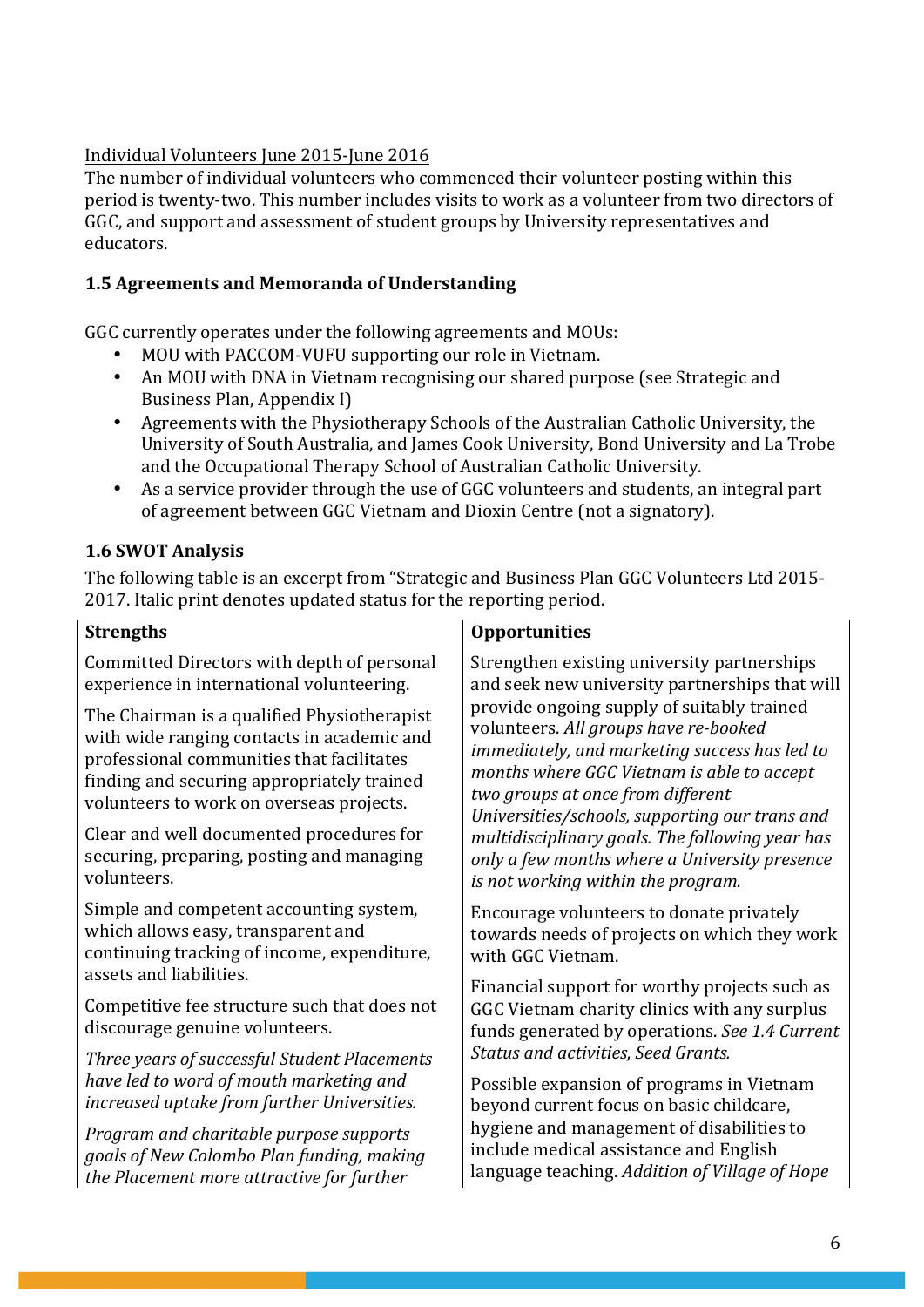| Universities, and for students who may                                                                                                                                                                                                                                                                                                                                                                                                                                                                                                                                                                                                                                                            | has expanded the ability of the program to help                                                                                                                                                                                                                                                                                                                                                                                                                                                                                                                                                                                                                                                                                                                                                |
|---------------------------------------------------------------------------------------------------------------------------------------------------------------------------------------------------------------------------------------------------------------------------------------------------------------------------------------------------------------------------------------------------------------------------------------------------------------------------------------------------------------------------------------------------------------------------------------------------------------------------------------------------------------------------------------------------|------------------------------------------------------------------------------------------------------------------------------------------------------------------------------------------------------------------------------------------------------------------------------------------------------------------------------------------------------------------------------------------------------------------------------------------------------------------------------------------------------------------------------------------------------------------------------------------------------------------------------------------------------------------------------------------------------------------------------------------------------------------------------------------------|
| otherwise not afford the experience.                                                                                                                                                                                                                                                                                                                                                                                                                                                                                                                                                                                                                                                              | in an education facility, where a large number<br>of deaf children are schooled. An opportunity<br>exists for us to support communication and<br>learning goals for this population.                                                                                                                                                                                                                                                                                                                                                                                                                                                                                                                                                                                                           |
| <b>Weaknesses</b>                                                                                                                                                                                                                                                                                                                                                                                                                                                                                                                                                                                                                                                                                 | <b>Threats</b>                                                                                                                                                                                                                                                                                                                                                                                                                                                                                                                                                                                                                                                                                                                                                                                 |
| Lack of back up support for key role and<br>associated activities of Chairman until such<br>time as fourth Board member is appointed. A<br>Fourth Board Member has been appointed, and<br>key roles are now written in explicit policies<br>and procedures, which have been circulated to<br>all Board Members.<br>Occasional difficulties in liaison with and clear<br>understanding of Vietnamese staff of GGC<br>Vietnam. Staff changes within GGC Vietnam<br>have led to a much more stable,<br>understandable and efficient working<br>partnership.<br>Tardiness of GGC Vietnam in improving book<br>keeping and financial accounting. Reporting<br>from Vietnam is now prompt and thorough. | Death, illness or retirement of experienced<br>Directors. Explicit policies and procedures have<br>been circulated to assist in loss of institutional<br>knowledge through staff changes.<br>Illness or accident affecting volunteers whilst<br>in Vietnam. All volunteers and students are<br>advised that travel insurance is mandatory, and<br>they must access a provider that explicitly<br>covers volunteer work and includes medical<br>evacuation. Most Universities now also cover<br>the placement of their students internationally<br>with insurance for the duration of their<br>placement.<br>Administrative, accounting or duty of care<br>shortcomings or failings on the part of GGC<br>Vietnam. The GGC treasurer has a strong<br>working relationship with GGC Vietnam, and |
|                                                                                                                                                                                                                                                                                                                                                                                                                                                                                                                                                                                                                                                                                                   | compliance with strict expectations regarding<br>finances of GGC Vietnam is now much improved.                                                                                                                                                                                                                                                                                                                                                                                                                                                                                                                                                                                                                                                                                                 |
|                                                                                                                                                                                                                                                                                                                                                                                                                                                                                                                                                                                                                                                                                                   | Adverse changes in Vietnam government<br>policy affecting status and/or acceptance of<br>GGC, GGC Vietnam or volunteers they sponsor<br>in Vietnam. So far, this has not impacted our<br>operations and we continue to liaise and<br>develop strong relationships with all levels of<br>Government, police, and immigration to<br>facilitate our role in Vietnam.                                                                                                                                                                                                                                                                                                                                                                                                                              |
|                                                                                                                                                                                                                                                                                                                                                                                                                                                                                                                                                                                                                                                                                                   | Serious decline in value of Australian dollar<br>against Vietnamese dong and/or American<br>dollar leading to significant increase in<br>volunteer fees to cover in-country costs.<br>Exchange rates are regularly monitored, and<br>treasurer will act accordingly to modify costs as<br>required to ensure sustainability of the<br>Program.                                                                                                                                                                                                                                                                                                                                                                                                                                                 |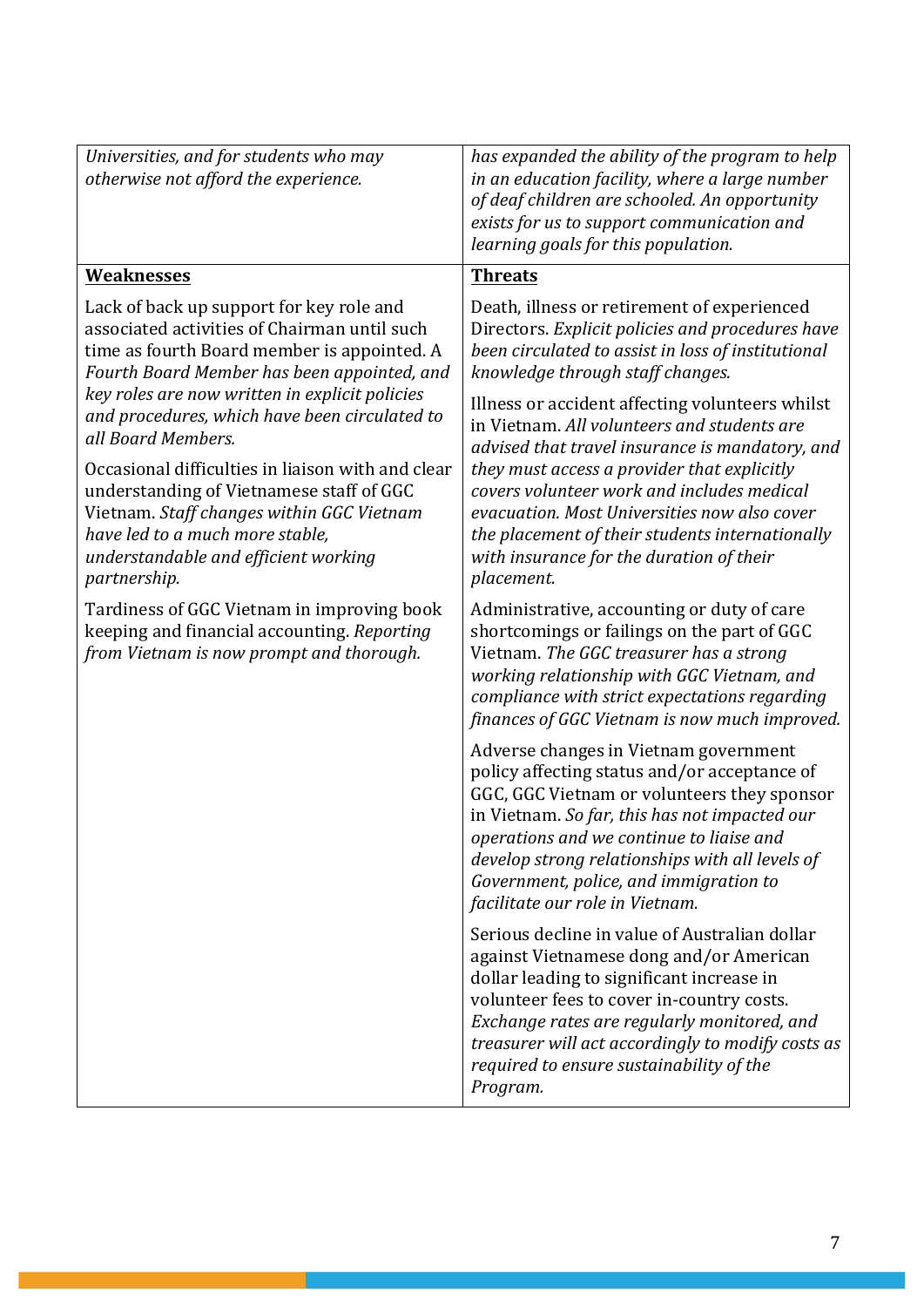# **2.0 FUTURE GOALS AND STRATEGIC OUTPUTS**

The following is an excerpt from "Strategic and Business Plan GGC Volunteers Ltd 2015-2017". Italic print denotes updated status.

Through strategic planning, GGC Volunteers Ltd has identified four future goals with key success factors

Goal 1:

# **Organisational Structure: Registration of GGC Volunteers Ltd as a charity in Australia.**

GGC Volunteers Limited is now a registered Australian Charity with the ACNC, and will continue to adhere to the reporting responsibilities and expectations from the ACNC, and the expectations of our volunteers, students and the public regarding our charitable purpose and operations.

Goal 2:

# **Service Delivery: Achievement of Student Clinical Placement groups with Professions** other than Physiotherapy (Groups of different allied health and medical professions, multi-disciplinary groups) to support the complex needs of the children in the Program.

See 1.4 Current Status and Activities, University Groups.

*In June 2016, GGC were able to send to Vietnam our first group of Occupational Therapists. This group proved so successful that Australian Catholic University immediately booked a second placement for November/December 2016. Overlapping this group, Bond University physiotherapy* school will attend, allowing for a multidisciplinary schedule where physiotherapy and *occupational therapy students from two different Universities will be able to work together. This is* an amazing opportunity for the children in the program to receive health care more closely *following the collaborative model that is so successful in the "West".* 

La Trobe University are sending two diverse groups in January 2017, with our first speech therapy students working in collaboration with other schools. This profession will be utilized primarily to support the health issues facing the disabled children through poor feeding and nutrition, and also to support the frequently stated goals of families to communicate with their children. Attention to diet and nutrition is of enormous benefit when considering the children currently *seen* in Vietnam, who frequently are not managing a typical diet of rice soup, and who also lack a varied and appropriately prepared and presented diet to suit the child's abilities to cope with *textures, tastes and the action of eating.* 

 $Goal 3$ :

**GGC** Vietnam sustainability: Assisting GGC Vietnam in achieving organisational **sustainability through provision of Student Clinical Placement groups to achieve the** goals and purpose of the support of children, families and community in Vietnam as well as achieving full (or near full) occupancy of the Volunteer House for over 60% of the **working year by 2017-2018.**

*Based on current bookings, the year of 1 July 2016-30 June 2017 is estimated to achieve full occupancy through student bookings for almost 85% of the working year (NB; some of these groups may overlap).*